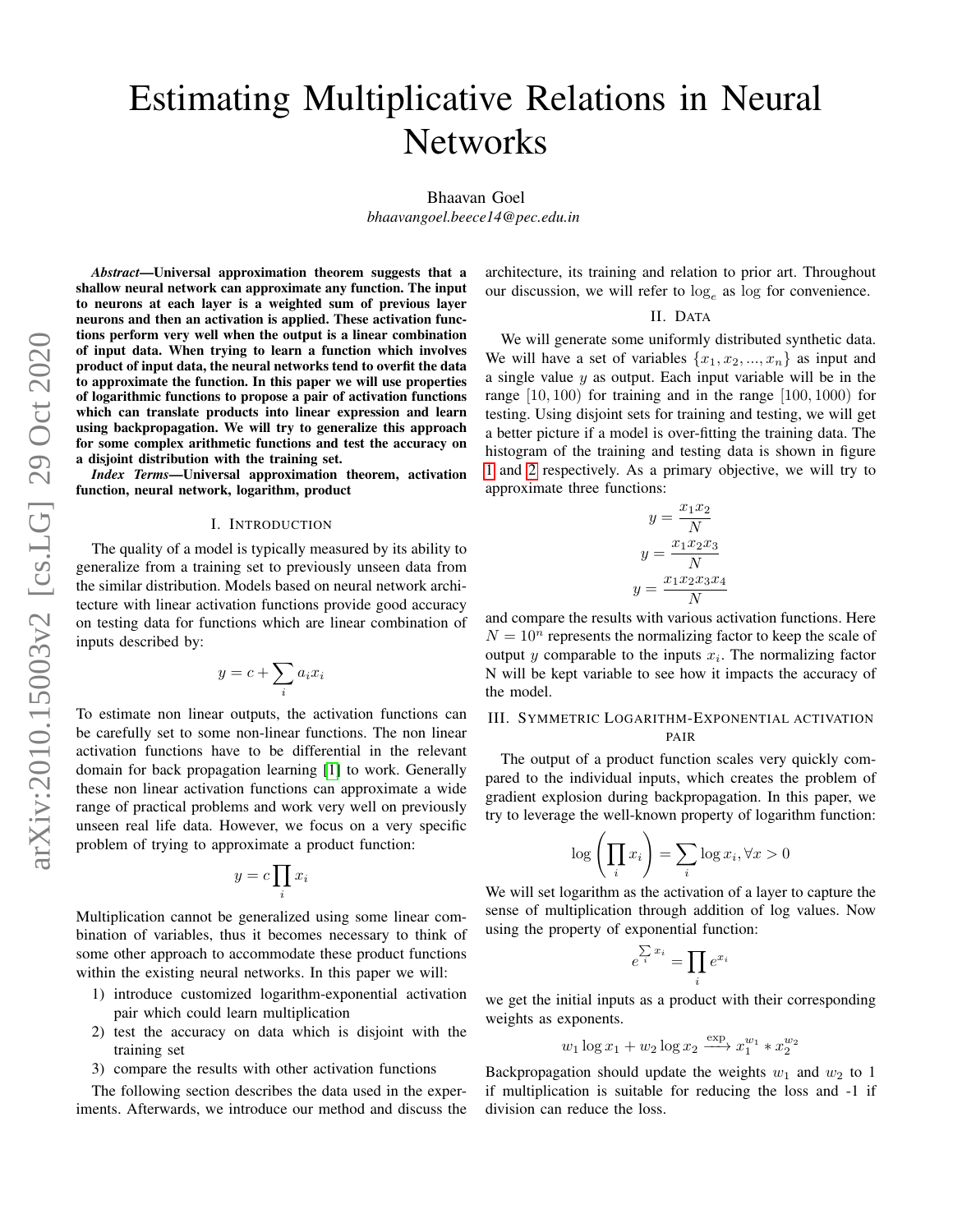<span id="page-1-0"></span>

Fig. 1: Training dataset Fig. 2: Testing dataset



## *A. Symmetric Logarithm Unit*

Since log is only defined for positive inputs, we need to define how the activation function would behave for 0 and negative values. Keeping in mind the discussed property of log, we will try to define the activation such that it is:

- defined for real number space R
- differentiable in the whole domain
- symmetric about origin

The first two conditions allow backpropagation to work for all the real inputs and symmetricity about origin avoids bias shift. Thus we define activation function for the first layer as:

<span id="page-1-1"></span>
$$
f(x) = \begin{cases} \log(x+1) & x \ge 0\\ -\log(1-x) & x < 0 \end{cases} \tag{1}
$$

The differentiability of function  $1 \forall x \in \mathbb{R} - \{0\}$  follows from differentiability of  $\log x$ ,  $\forall x > 0$ .



$$
\lim_{x=0,\delta \to 0^{+}} \frac{\log(x+\delta+1) - \log(x+1)}{\delta} = \frac{\log(1+\delta)}{\delta} = 1
$$

$$
\lim_{x=0,\delta \to 0^{-}} \frac{-\log(-x-\delta+1) + \log(-x+1)}{\delta} = -\frac{\log(1-\delta)}{\delta} = 1
$$

shows that the function is differentiable for  $\forall x \in \mathbb{R}$ .

## *B. Symmetric Exponential Unit*

Similarly based on the properties discussed for Symmetric Logarithm unit, we will define the exponential activation function for the second layer which is continuous and differentiable  $\forall x \in \mathbb{R}$ :

<span id="page-1-2"></span>
$$
f(x) = \begin{cases} e^x - 1 & x \ge 0 \\ -e^{-x} + 1 & x < 0 \end{cases}
$$
 (2)



Fig. 3: Symmetric log function defined in eq[.1](#page-1-1)

Fig. 4: Symmetric exponential function defined in eq[.2](#page-1-2)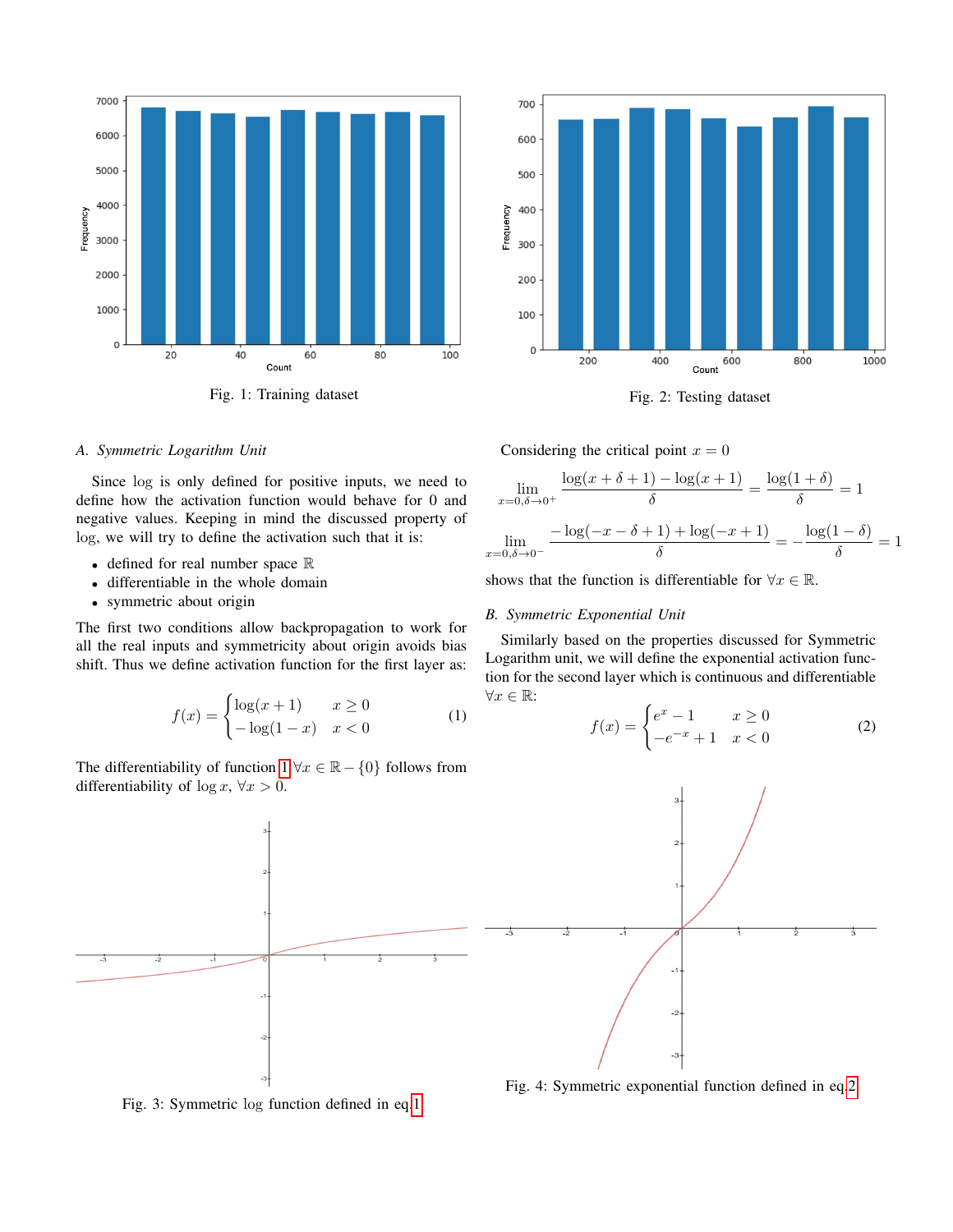<span id="page-2-0"></span>

Fig. 5: Architecture of shallow NN model, A1 and A2 represent activation functions

## IV. EXPERIMENTAL SETUP

Keras [\[5\]](#page-4-1) with Google TensorFlow backend [\[6\]](#page-4-2) was used to implement the deep learning algorithms in this study with the aid of other scientific computing libraries: matplotlib [\[7\]](#page-4-3), numpy [\[8\]](#page-4-4), and Scikit-learn [\[9\]](#page-4-5). All experiments in this study were conducted on a laptop computer with Intel Core (TM) i7- 9750H CPU @ 2.60GHz, 16GB of DDR3 RAM, and NVIDIA GeForce GTX 1650 4GB.

## V. THE MODEL

We will prepare a shallow feed-forward neural network containing 2 hidden layers and test various combinations of activation functions on our prepared dataset. The final output dense layer will use linear activation which is default for Keras [\[5\]](#page-4-1). The abstract architecture of the model has been described in Fig. [5](#page-2-0) and the implemented Keras [\[5\]](#page-4-1) architecture in figure [6.](#page-2-1) For comparison, we will consider activation functions from {elu [\[10\]](#page-4-6), hard sigmoid, linear, relu [\[12\]](#page-4-7), selu [\[13\]](#page-4-8), sigmoid, softmax, softplus, softsign, swish [\[14\]](#page-4-9) and tanh}. These 11 unique activation functions make a total of  $121(11 \times 11)$  activation pairs. We will test the score of our proposed activation function against all the 121 possible pairs.

#### VI. RESULTS

#### *A. Product Functions*

*1) Training Loss:* The model is trained to minimize the Mean Absolute Error (MAE) using adaptive momentum estimation (Adam) [\[11\]](#page-4-10) optimizer for our experiments. We have trained the model for product functions with up to 4 input variables and different normalization factors. Normalization is essential to ensure that the product of inputs does not increase unboundedly. The plots in figure [7](#page-3-0) show 7 (out of 121) activation pairs with minimum training error after 100 epochs along with our proposed logarithm – exponential activation pair. In all cases our model not only achieves the minimum training loss but also converges in minimum number of epochs. In cases where the output is not normalized to the scale of input variables, other activation functions show much larger training loss than our model.

<span id="page-2-1"></span>

|  | Model: "sequential 2" |  |  |
|--|-----------------------|--|--|
|  |                       |  |  |

| Layer (type)            | Output Shape | Param# |  |
|-------------------------|--------------|--------|--|
| dense 6 (Dense)         | (None, 16)   | 80     |  |
| dense 7 (Dense)         | (None, 12)   | 204    |  |
| dense 8 (Dense)         | (None, 1)    | 13     |  |
| Total params: 297       |              |        |  |
| Trainable params: 297   |              |        |  |
| Non-trainable params: 0 |              |        |  |



*2) Testing Error:* We will consider the usual MAE and Mean Percentage Error  $(\%_{err})$  which is calculated as:

$$
\%_{err} = \frac{100}{n} \sum_{i} \frac{|y_{pred}^i - y_{actual}^i|}{|y_{actual}^i|}
$$
(3)

The table depicts that the proposed model has much lower  $\%_{err}$  compared to other activation pairs for the test data. It also suggests that in cases where other activation functions showed lower training error were over-fitting the training data.

TABLE I: Testing results for different product functions

|                     | Our Model             |            | Next Best              |                            |
|---------------------|-----------------------|------------|------------------------|----------------------------|
| Expression          | $\%$ <sub>error</sub> | <b>MAE</b> | <b>Activation Pair</b> | $\sqrt[n]{\theta_{error}}$ |
| $x_1x_2$            | 15.453791             | 47284.32   | relu linear            | 61.191017                  |
| $x_1x_2/10$         | 7.801138              | 1565.0941  | relu selu              | 69.28548                   |
| $x_1x_2x_3$         | 16.815907             | 27887974   | elu elu                | 98.30871                   |
| $x_1x_2x_3/100$     | 24.82434              | 394495.03  | softplus_relu          | 93.41624                   |
| $x_1x_2x_3x_4$      | 28.907835             | $3.4e+10$  | softplus_selu          | 99.79                      |
| $x_1x_2x_3x_4/1000$ | 39.76962              | 34425464   | elu_linear             | 99.70                      |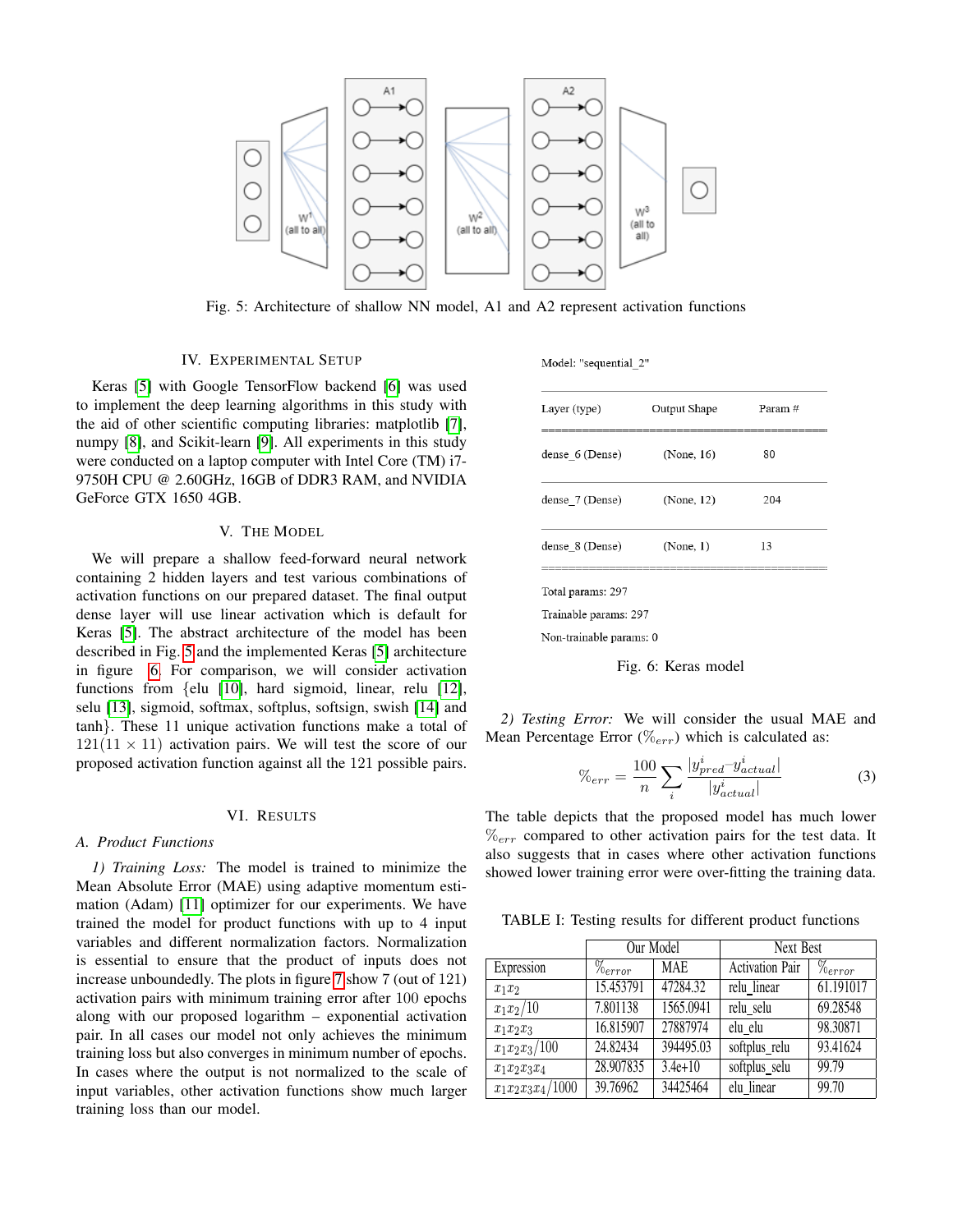<span id="page-3-0"></span>

Fig. 7: Training loss over 100 epochs for different input size and normalization. Here "lg\_model" is our proposed model.